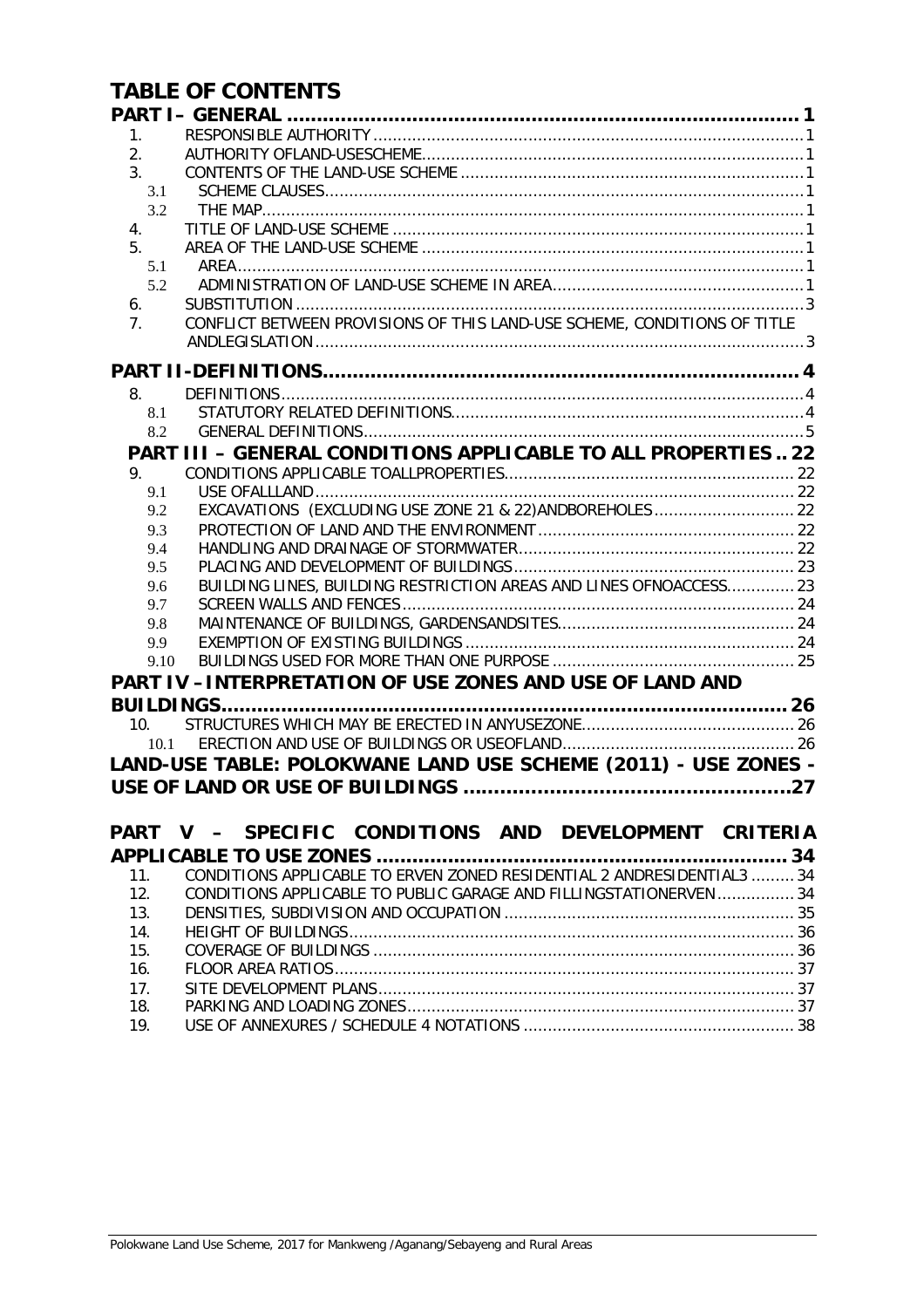| 20. |     |                                                                                                                                                                                                                                                                                              |
|-----|-----|----------------------------------------------------------------------------------------------------------------------------------------------------------------------------------------------------------------------------------------------------------------------------------------------|
| 21. |     |                                                                                                                                                                                                                                                                                              |
| 22. |     |                                                                                                                                                                                                                                                                                              |
| 23. |     |                                                                                                                                                                                                                                                                                              |
| 24. |     |                                                                                                                                                                                                                                                                                              |
| 25. |     |                                                                                                                                                                                                                                                                                              |
| 26. |     |                                                                                                                                                                                                                                                                                              |
|     |     |                                                                                                                                                                                                                                                                                              |
|     |     |                                                                                                                                                                                                                                                                                              |
|     |     |                                                                                                                                                                                                                                                                                              |
|     |     |                                                                                                                                                                                                                                                                                              |
| 28. |     |                                                                                                                                                                                                                                                                                              |
| 29. |     |                                                                                                                                                                                                                                                                                              |
| 30. |     |                                                                                                                                                                                                                                                                                              |
| 31. |     |                                                                                                                                                                                                                                                                                              |
|     |     |                                                                                                                                                                                                                                                                                              |
|     |     | 52                                                                                                                                                                                                                                                                                           |
|     |     |                                                                                                                                                                                                                                                                                              |
|     |     |                                                                                                                                                                                                                                                                                              |
|     |     |                                                                                                                                                                                                                                                                                              |
|     |     |                                                                                                                                                                                                                                                                                              |
|     | 27. | PART VI - SPECIAL, WRITTEN AND TEMPORARY CONSENT OF THE LOCAL<br>REGISTER OF SPECIAL AND WRITTEN CONSENT APPROVALS ANDRELEVANTCONDITIONS.<br><b>PART VII - APPLICATION OF THE SCHEME AND POWERS OF THE LOCAL</b><br>POWERS OF LOCAL MUNICIPALITY IN CASE OF CONTRAVENTION OF LAND-USE SCHEME |